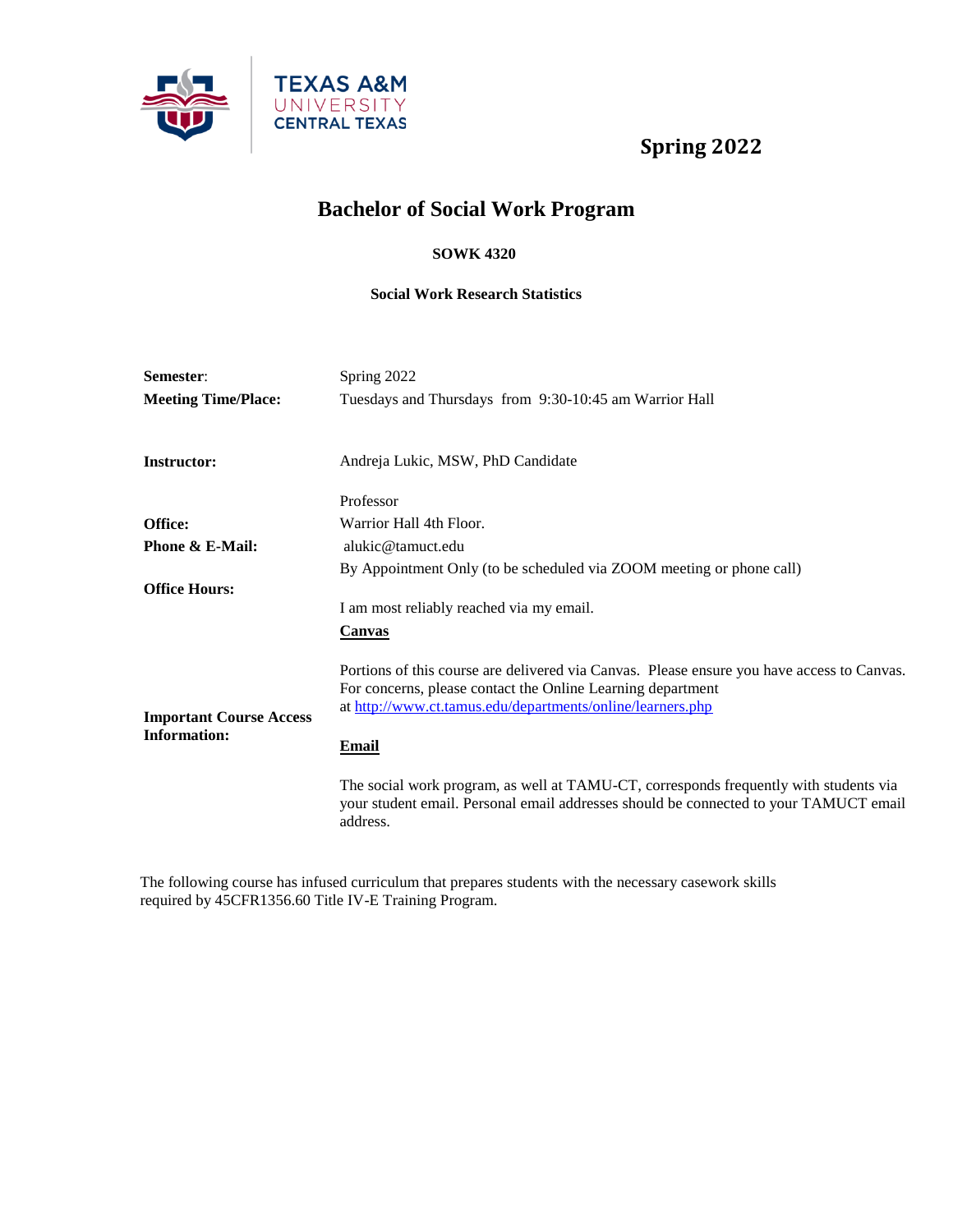

### **Emergency Warning System for Texas A&M University-Central Texas**

SAFEZONE**.** SafeZone provides a public safety application that gives you the ability to call for help with the push of a button. It also provides Texas A&M University-Central Texas the ability to communicate emergency information quickly via push notifications, email, and text messages. All students automatically receive email and text messages via their myCT accounts.

Downloading SafeZone allows access to push notifications and enables you to connect directly for help through the app.

You can download SafeZone from the app store and use your myCT credentials to log in. If you would like more information, you can visit the **[SafeZone](http://www.safezoneapp.com/)** website [www.safezoneapp.com].

To register SafeZone on your phone, please follow these 3 easy steps*:*

- 1. Download the SafeZone App from your phone store using the link below:
	- o [iPhone/iPad:](https://apps.apple.com/app/safezone/id533054756) [https://apps.apple.com/app/safezone/id533054756]

#### [Android Phone / Tablet](https://play.google.com/store/apps/details?id=com.criticalarc.safezoneapp)

- 2. Launch the app and enter your myCT email address (e.g. {name}@tamuct.edu)
- 3. Complete your profile and accept the terms of service

### **COVID-19 SAFETY MEASURES**

To promote public safety and protect students, faculty, and staff during the coronavirus pandemic, Texas A&M University-Central Texas has adopted policies and practices to minimize virus transmission. All members of the university community are expected to adhere to these measures to ensure their own safety and the safety of others. Students must observe the following practices while participating in face-to-face courses, course-related activities (office hours, help sessions, transitioning to and between classes, study spaces, academic services, etc.) and co-curricular programs:

- Self-monitoring—Students should follow CDC recommendations for self-monitoring. Students who have a fever or exhibit symptoms of COVID-19 should participate in class remotely and should not participate in face-to-face instruction. Students required to quarantine must participate in courses and course-related activities remotely and must not attend face-to-face course activities. Students should notify their instructors of the quarantine requirement. Students under quarantine are expected to participate in courses and complete graded work unless they have symptoms that are too severe to participate in course activities.
- Face Coverings— Face coverings must be worn inside of buildings and within 50 feet of building entrances on the A&M-Central Texas Campus. This includes lobbies, restrooms, hallways, elevators, classrooms, laboratories, conference rooms, break rooms, non-private office spaces, and other shared spaces. Face coverings are also required in outdoor spaces where physical distancing is not maintained. The university will evaluate exceptions to this requirement on a case by case basis. Students can request an exception through the Office of Access and Inclusion in Student Affairs.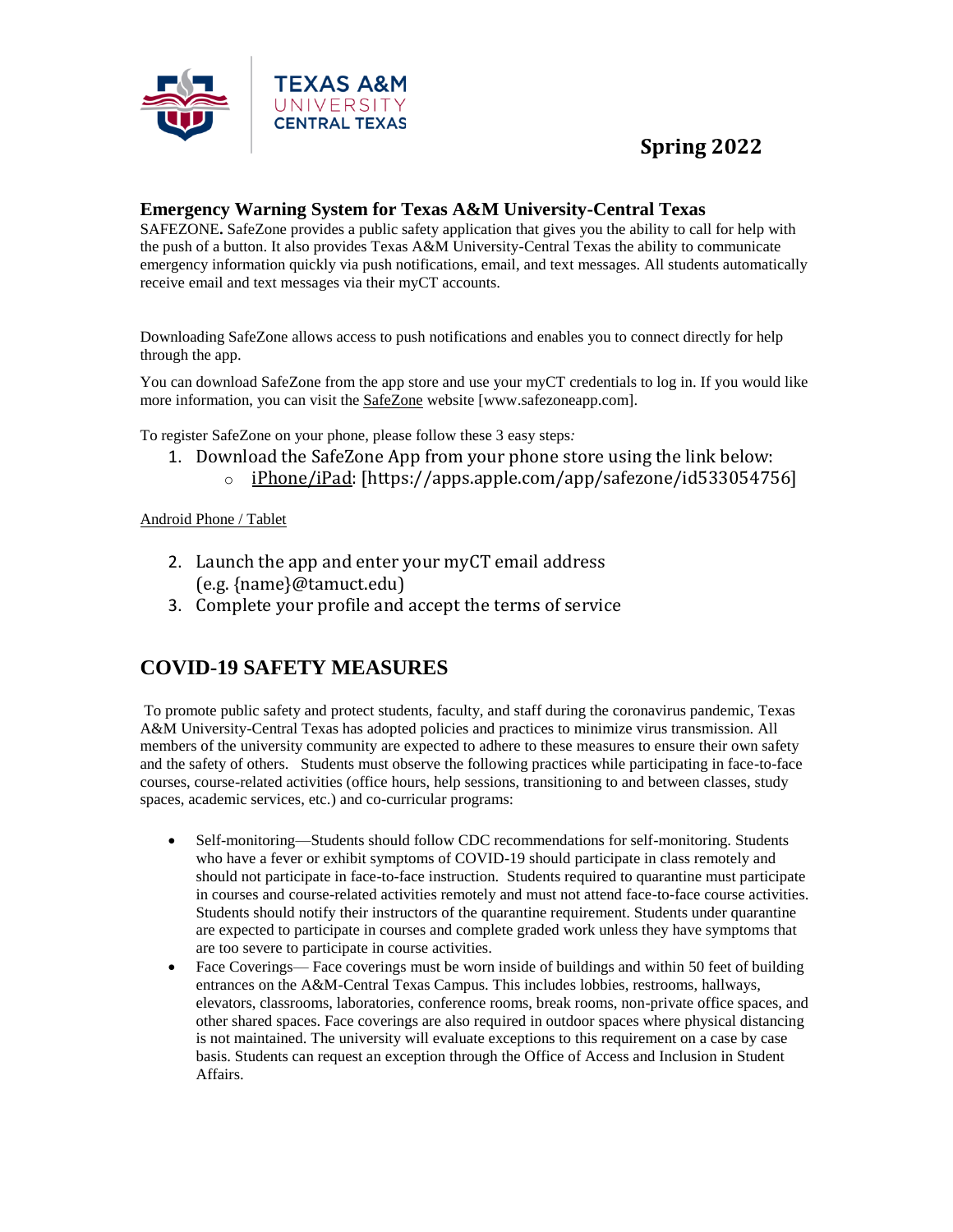

o If a student refuses to wear a face covering, the instructor should ask the student to leave and join the class remotely. If the student does not leave the class, the faculty member should report that student to the Office of Student Conduct. Additionally, the faculty member may choose to teach that day's class remotely for all students.

- Physical Distancing—Physical distancing must be maintained between students, instructors, and others in the course and course-related activities.
- Classroom Ingress/Egress—Students must follow marked pathways for entering and exiting classrooms and other teaching spaces. Leave classrooms promptly after course activities have concluded. Do not congregate in hallways and maintain 6-foot physical distancing when waiting to enter classrooms and other instructional spaces.
- The university will notify students in the event that the COVID-19 situation necessitates changes to the course schedule or modality.

#### **Nature of Course**

Research I: Social Work Research and Statistics – the purpose of the course is to develop students' competencies related to the scientific method and provide foundation principles and concepts germane to social work and social science research. This content should enable students to engage in evidence based social work and practice evaluation. Specifically, students in this course review the importance of recognizing, engaging in, and using evidenced-based practice as a form of ethical practice and best-practice methodology in service. The focus in the course includes understanding the ethics and history behind social work research, measurement, sampling, research designs for social work, analytic methods, and understanding rationale for their use (quantitative and qualitative). Classical research, quasi-experimental research, practice and program evaluation are covered. Students are also exposed to key concepts most often used at the generalist level of social science research (i.e., variables, relationships, sampling) and engage in an introductory understanding and analysis of basic statistical concepts, to include types of inferential and descriptive statistics. The course does require a moderate amount of writing about the intersection of social work and research.

#### *Prerequisite:* None

#### **Teaching Method:**

The primary teaching approaches in this course will be lecture, discussion, and active (applied) learning. Material in the course will be presented through interactive class discussions onreadings and discussions on assignments. Research concepts are often challenging for social work students and it is strongly recommended that students attend class and use the time to clarify the concepts and principles. Supplementary resources will be available on the course CANVAS page. These can be helpful in preparing some of the assignments.

#### **Program Mission**

The mission of the Bachelor of Social Work Program at Texas A&M University - Central Texas is to prepare high quality graduates for entry-level generalist social work practice and advanced education through education is delivered in a rigorous and student-centered learning environment that promotes professional behavior, values and ethics, human and community well-being, respect for human diversity, and a global perspective, and is guided by a person-in-environment framework, knowledge based on scientific inquiry, and social work competencies in support of the college and university missions.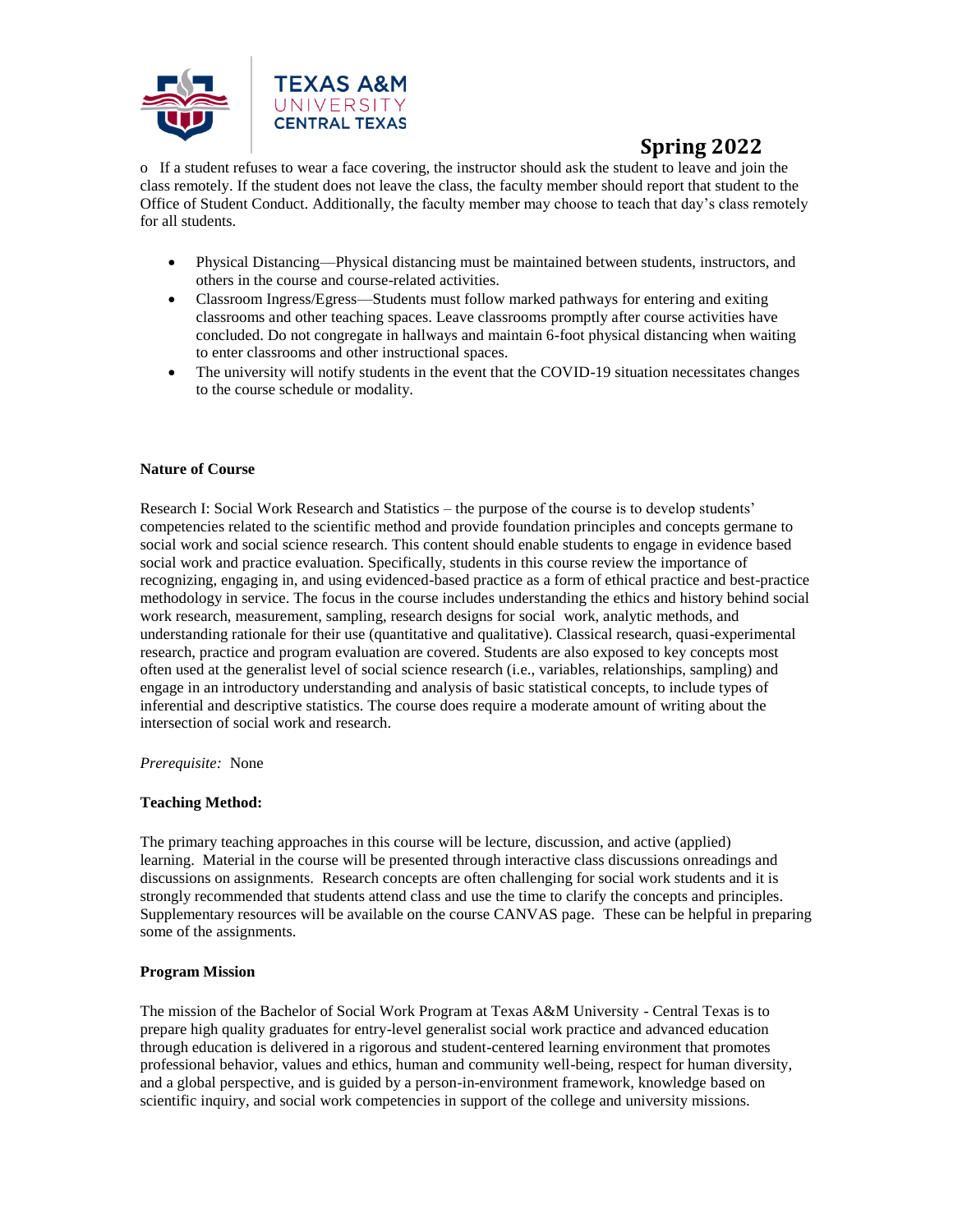

#### **Generalist Social Work Practice**

The social work program at TAMUCT uses a generalist framework for practice. The program definition of generalist practice as:

*Work with individuals, families, groups, communities and organizations in a variety of social work and host settings. Generalist practitioners view clients and client systems from a strength's perspective in order to recognize, support, and build upon the innate capabilities of all human beings. They use a professional problem solving process to engage, assess, broker services, advocate, counsel, educate, and organize with and on behalf of clients and client systems. In addition, generalist practitioners engage in community and organizational development. Finally, generalist practitioners evaluate service outcomes in order to continually improve the provision and quality of services most appropriate to client needs.*(BPD Website)

| А. | <b>Objectives</b> |
|----|-------------------|
|    |                   |

| <b>Objectives</b>                                                                                                                     | <b>CSWE Related</b>                                     | <b>Course Assignments</b>                                          |
|---------------------------------------------------------------------------------------------------------------------------------------|---------------------------------------------------------|--------------------------------------------------------------------|
| А.                                                                                                                                    | В.                                                      | C.                                                                 |
| (By the completion of the course, it is expected that you will be able                                                                | <b>Practice Behaviors</b>                               | (This is the assignment used to assess your ability to fulfill the |
| to)                                                                                                                                   | (This is the practice behavior that objective supports) | practice behavior)                                                 |
| Describe how research is part of generalist social work practice.<br>1.                                                               | 1.1<br>1.2                                              | <b>Course Engagement Activities</b><br>Exams<br>٠                  |
| 2. Demonstrate an understanding of research concepts used in social                                                                   | 2.1                                                     | Exams                                                              |
| work practice.                                                                                                                        | $4.1 - 4.3$                                             | <b>Course Engagement Activities</b>                                |
| 3. Apply critical thinking skills to inform and communicate<br>professional judgment about statistical tests to utilize and/or apply. | 1.1<br>$4.1 - 43.$                                      | Exam<br>Evidence-Based Research Presentation<br>Research Proposal  |
|                                                                                                                                       | 8.1                                                     |                                                                    |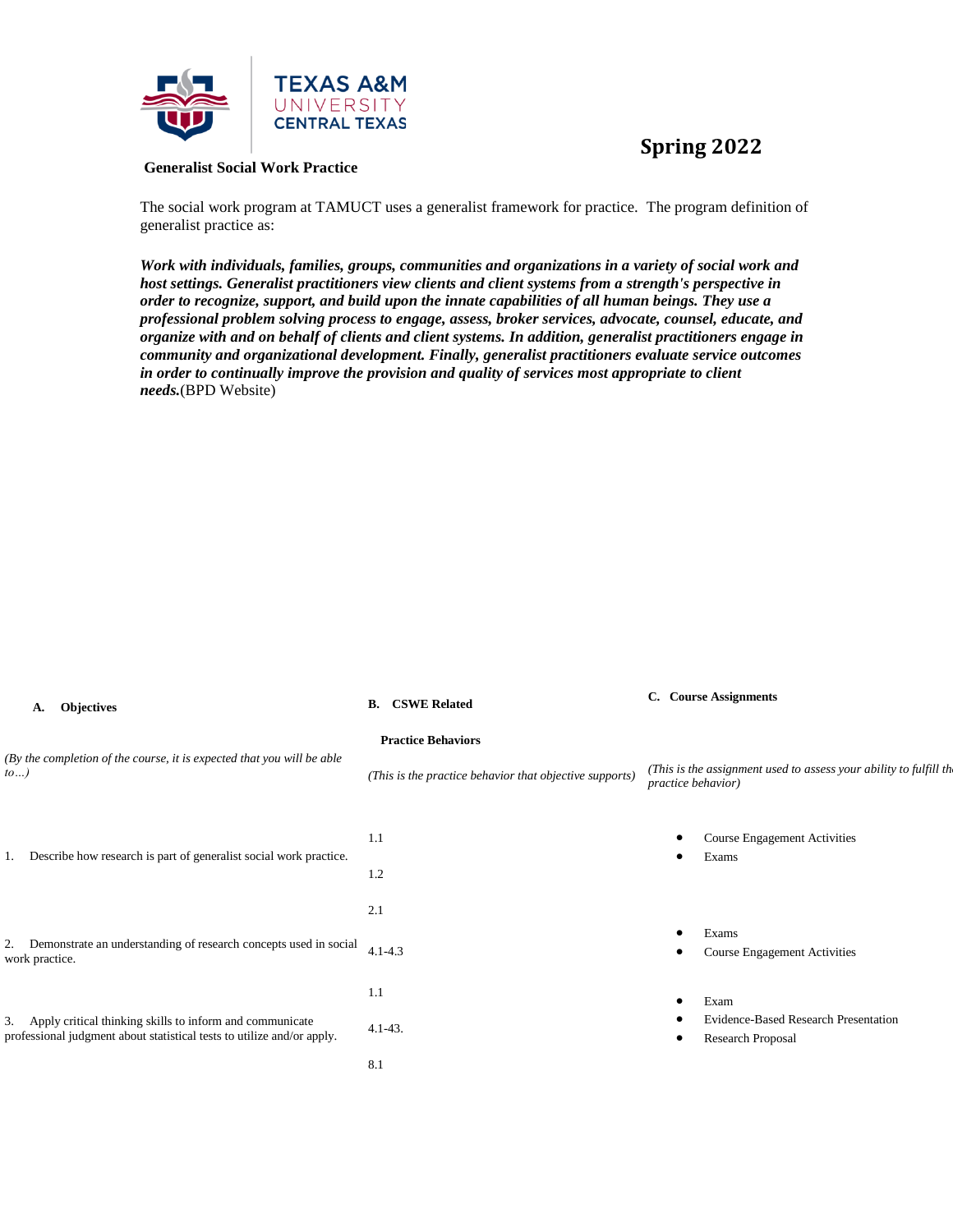

4.1-4.3

## **Spring 2022**

- Exams
- Course Engagement Activities
- Evidence-Based Research Presentation
- Research Proposal

Generalist social work practice is guided by the NASW Code of Ethics and is committed to improving the well-being of individuals, families, groups, communities and organizations and furthering the goals of social justice. (Source: BPD web page)

#### **Program Framework**

This course provides content that helps to prepare you, the generalist social work student, to engage in all practice behaviors that define the 9 CSWE Core Competencies as outlined below:

**Council on Social Work Education (CSWE) 9 Core Competencies and 31 Practice Behaviors**

- 1. **Demonstrate Ethical and Professional Behavior**
- 2. **Engage Diversity and Difference in Practice**
- 3. **Advance Human Rights and Social, Economic, and Environmental Justice**
- 4. **Engage in Practice-informed Research and Research-informed Practice**
- 5. **Engage in Policy Practice**
- 6. **Engage with Individuals, Families, Groups, Organizations, and Communities**
- 7. **Assess Individuals, Families, Groups, Organizations, and Communities**
- 8. **Intervene with Individuals, Families, Groups, Organizations, and Communities**
- 9. **Evaluate Practice with Individuals, Families, Groups, Organizations, and Communities**

The following table shows the relationship between: A) the course objectives, B) the CSWE related competency, and C) the assignments used to assess your ability to fulfill the objective related to the practice behavior:

#### **Course Requirements:**

#### **Required Text**

- Faulkner, S. S. & Faulkner, C. A. (2018*). Research methods for social workers,* (3rd ed.*)*. New York: Oxford University Press.
- Salkind, N.J. & Frey, B. B. (2020). *Statistics for people who (think they) hate statistics*. (7th ed.). Thousand Oaks, CA: SAGE Publications.
- Texas A & M University-Central Texas Social Work Program Student Handbook

#### **Recommended**

- American Psychological Association. (2019). *Publication manual of the American Psychological Association*(7th ed.). Washington, DC: Author.
- National Association of Social Workers. (2018). *Code of ethics of the national association of social workers*. Retrieved from <https://www.socialworkers.org/pubs/code/code>

4. Demonstrate the ability to accurately apply statistical and research concepts to understand and interpret social work/social welfare related 8.1 issues.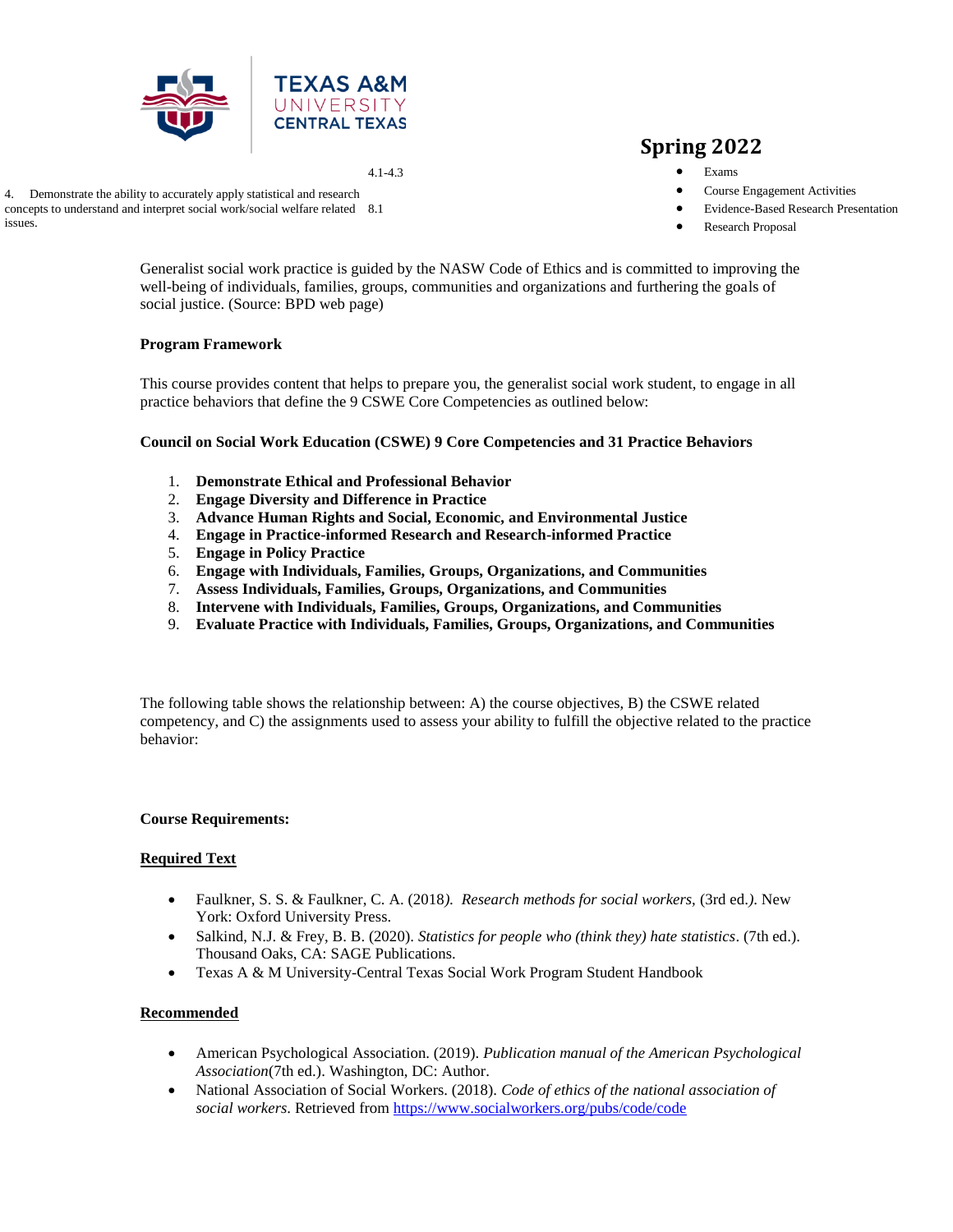

A total of 100 points can be earned throughout the course. Students must receive a grade of "C" or the program requires that the course be re-taken. Point distributions are as follows:

#### **Course Assignments and Grades:**

| Exams/Quizzes (3) @ 10 points | 30 |
|-------------------------------|----|
| <b>Research Ouestion</b>      | 10 |
| Research Analysis Paper       | 40 |
| <b>Poster Presentation</b>    | 20 |
|                               |    |

**Total: 100 POINTS**

#### **Points and Corresponding Grades:**

| $A =$          | 90-100     |
|----------------|------------|
| $\mathbf{B} =$ | 80-89      |
| $C =$          | 70-79      |
| $D =$          | 60-69      |
| $F =$          | 59 or less |

#### **Course Assignments**

In addition to the three examinations the following activities will be completed by students during the semester.

#### *Research Question* **(10 Points)**

Students must identify a **Social Work** research question of interest. The topic and question must clearly indicate the connection with social work and must be one that can be researched. No value questions! You must: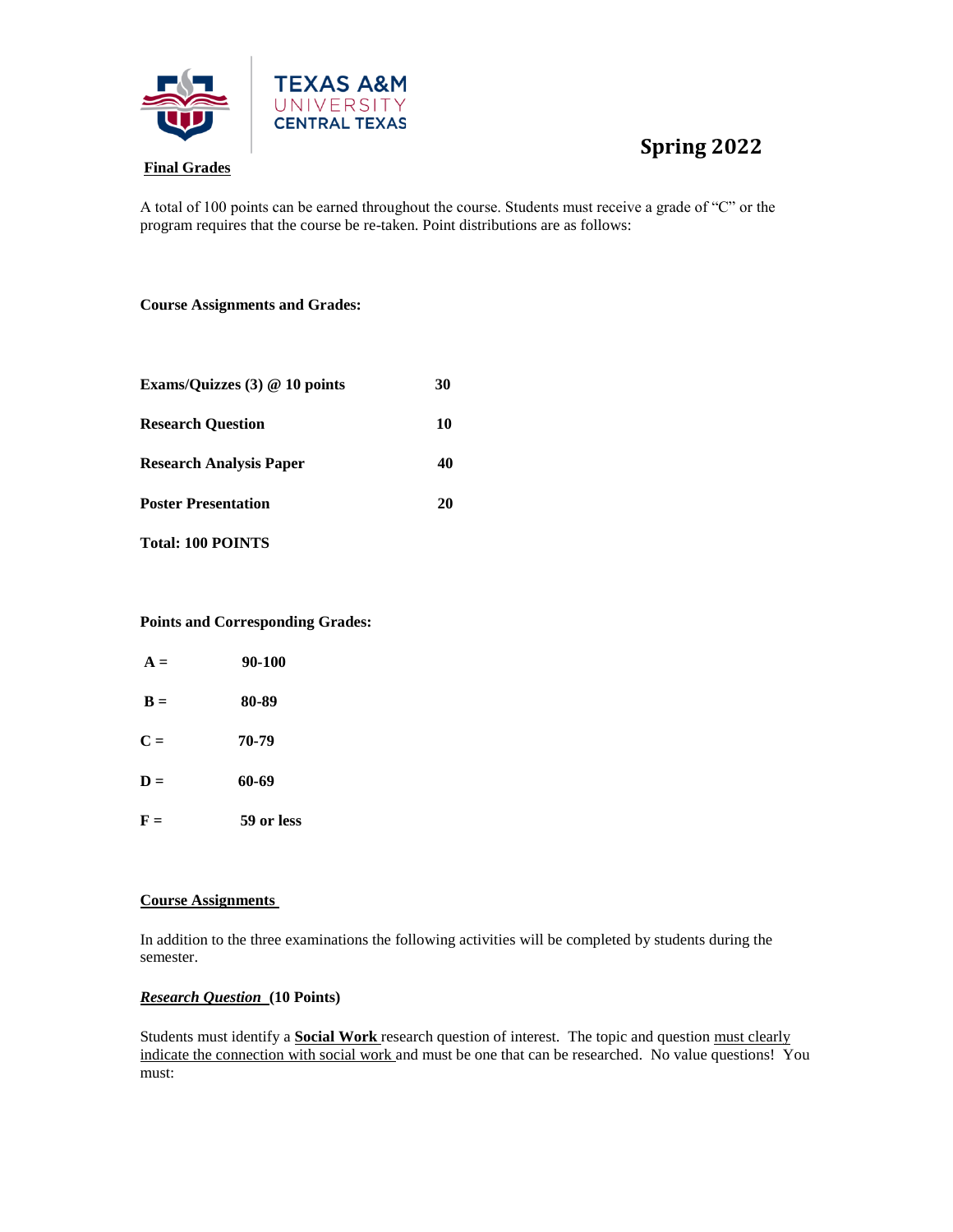

- State the question clearly
- Explain why this is a question that can be researched.
- Identify the connection with social work and the audience for whom it would be of interest.
- Explain why this is an important topic to research and what we may learn.

The resultant review should be 2-3 pages double spaced in length, follow APA format and be appropriately cited and referenced.

Starting research questions with terms like *should, can, or what* are not usually productive as these are often not researchable.

#### *Research Analysis Paper* **(40 points)**

In this assignment students are required to identify four **Social Work** articles (10 or less years old & done in the US) that relate to a single research topic of interest. The connection with social work must be made. One of these articles may be conceptual, but the other three must involve some research that is reporting results. The student is then expected to:

- Give an introductory statement as to why this topic is important for social workers to know
- **Summarize** what was discussed in the research reviewed. Description of the articles is not enough. You must explain what was done and its meaning. This may be a summary at the end of each review of at the end of the review of all articles.
- Clarify something specific that emerged from the readings that tells us something useful for social work
- Explain what we still need to know or where further research needs to be done based on what you read.
- Discuss the levels of measurement, research, and statistical methods used in each article (including sampling) Note: Multiple methods & measures may have been used
- Discuss the strengths and limitations of each method
- Explain for each article how the methods either strengthened or weakened that the results reported were useful.
- Identify how, in at least one article you could have used a different methodology to achieve a stronger result
- Were social work ethical guidelines followed in conducting the research?

The resultant review should be 12-14 pages in length, follow APA format and be appropriately cited and appropriately referenced.

#### *Poster Presentation* **(20 Points)**

Students will complete a research poster based off of their Research Analysis papers. Further details and requirements will be discussed in class. Students will be expected to schedule a time with the professor to present their posters before May 14th.

#### *Quizzes (***30 Points- 3 at 10 Points each)**

Quizzes will cover chapters from the text book. Each quiz will consist of a combination of multiple choice and true or false questions.

#### *Class Attendance*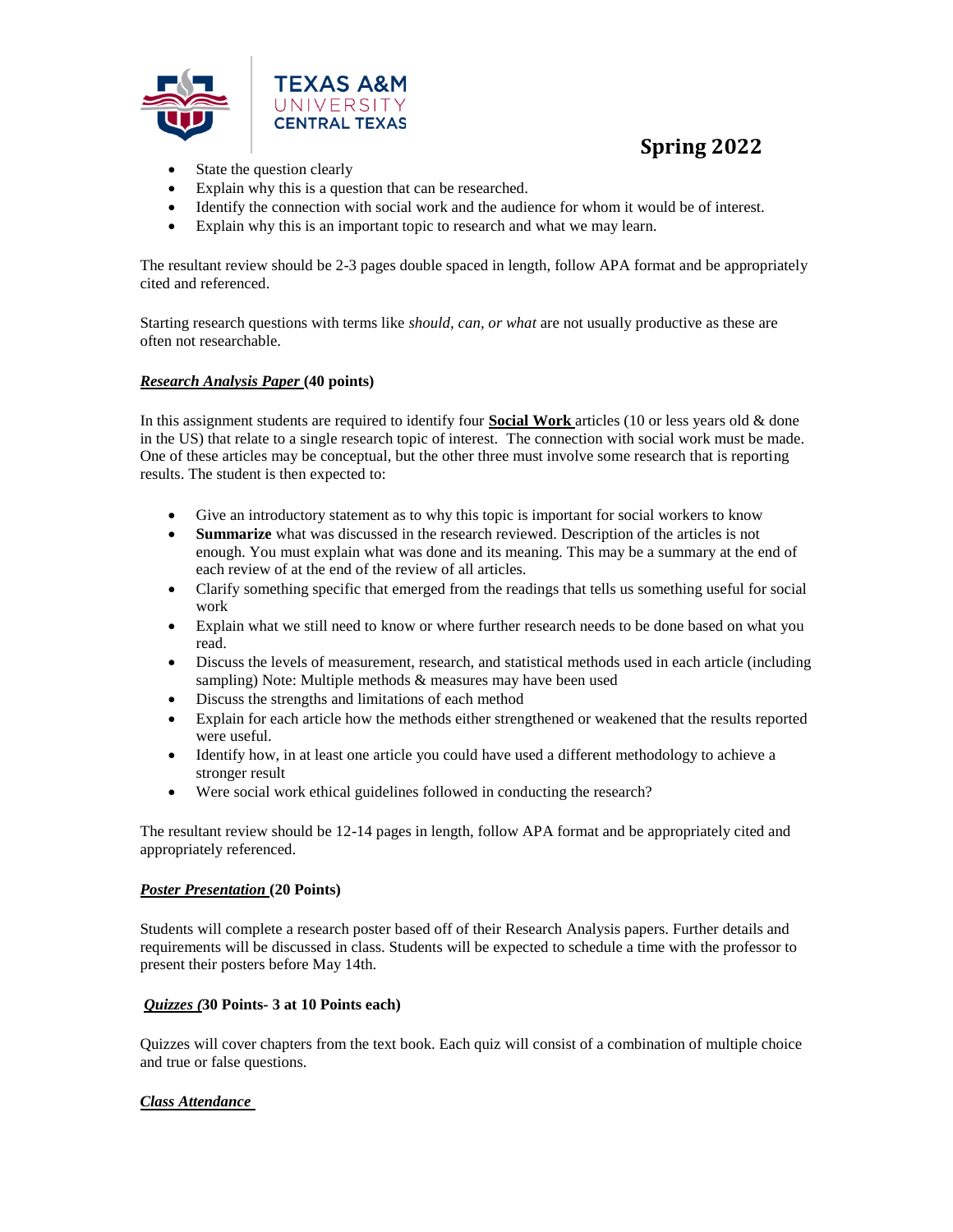

You are all adult learners and it is your responsibility to attend class and participate as a member of the class. Your decision on how well you do this is up to you. But be assured, that even though no points are awarded for attendance or participation that irregular attendance or participation may negatively affect your grade. This is challenging content and you may need to be part of the discussion. So if you do not come to class you may not be happy with the end result. You should act accordingly. Classes will be held via WEBEX on Tuesdays during our regularly scheduled class time of 9:30am-10:15 am. You are expected to attend every Tuesday.

Note: This course will utilize CANVAS as well as our mandatory in person meetings. It is your responsibility to login to Canvas weekly. This professor will make announcements regularly on CANVAS to keep the class updated with any reminders and/or changes.

#### **Class Policies**

The following policies apply to all students enrolled in this course:

- 1. Students are not permitted to enter class more than ten (10) minutes late. It is disruptive. Exceptions will be made with *prior discussion and approval by the professor only*. As per university policy, children may not be brought to class without prior permission of the instructor.
- 2. Once class has begun, students are expected to remain for the duration of the class. It is expected that all students will take care of personal affairs (i.e., get beverages, take care of phone calls, meeting with students and other professors, use the restroom, etc.) before class begins. Students who have a medical/physical condition for which they need to request an exception to this policy are advised to speak with the Disability Services Coordinator and/or discuss this with the professor to see if an exception can be granted. Students leaving the class outside of these parameters should not attempt to re-enter the class.
- 3. Students are expected to display professional decorum at all times. This includes, but is not limited to, respecting classmates and the instructor. In this regard, it is expected that students will not speak to/hold conversations with/pass notes to other students, use cell phones, or engage in other types of unprofessional behaviors once class has begun. Talking during lecture, out of turn, or while other students are talking is disruptive to the learning environment, disrespectful to peers, and unprofessional in demeanor. Derogatory language should not be used in class.

Students are strongly encouraged to engage in discussion in a respectful and appropriate manner. Shouting out answers, making loud noises, and/or waving a hand vigorously to capture attention is unprofessional, disruptive, and inappropriate behavior. Consistent display of such behavior will result in consultation by the professor.

4. To support the academic learning environment, students are asked to refrain from sharing personal information in class that will not support/add significantly to the class discussion. Sharing of personal stories and/or issues that are not related to the topic can distract class learning and limit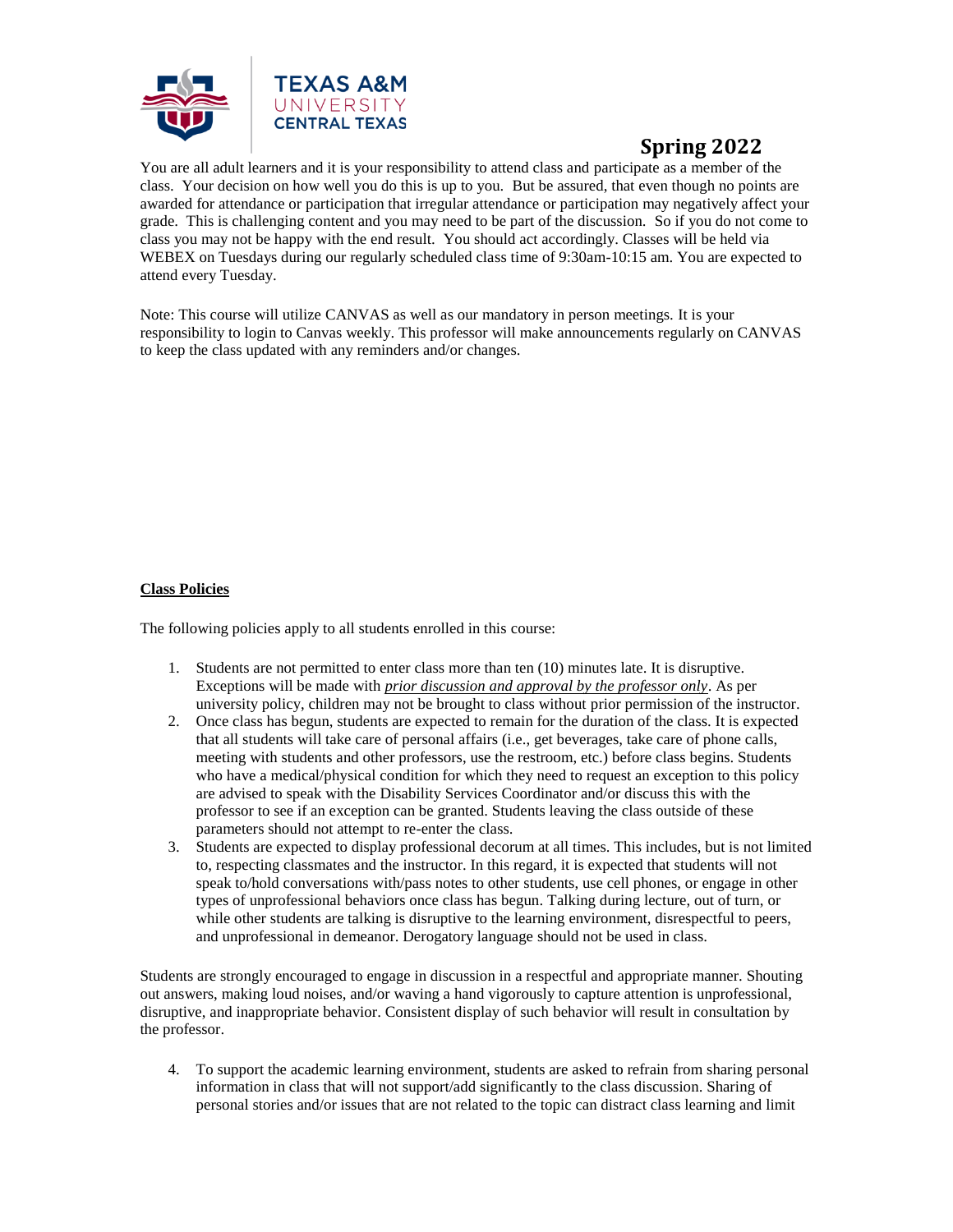

knowledge sharing by the professor and other students. In this regard, please note that the professor reserves the right to redirect/limit such conversations in class unless students are expressly asked to share such information by the instructor.

Students are NOT permitted to work collaboratively (together) on *any* assignment unless given EXPRESSED permission by the instructor to do so. This includes homework; take home quizzes, papers, etc. Failure to adhere to this policy can result in a zero (0) on the assignment and referral to Student Affairs for academic integrity concerns. **Giving too much information/help to another student may be as big an academic integrity issue as receiving that information!**

- 5. **All assignments must be turned in (submitted) at the beginning of class on the date and time indicated**. Late work *will no t*be accepted or graded unless this has been discussed with and approved by the professor **BEFORE** the due date(not the due time) of the assignment. *Being absent from class on a day when an assignment is due does NOT grant a student an extension to the due date.* As a demonstration of professional practice, the student must still arrange to get that assignment turned in to the professor before class starts. Allowing students to turn in assignments late for a grade is not fair to other students who get their work done on time, disrupts the grading process for the professors, and sends a message that such behavior is professionally "okay," which it is not. This, as well as all other policies, will be held to strict code, and failure to adhere to this policy will result in a zero (0) for the assignment. This is inclusive of all assignments. Students are not to miss examinations or deadlines for assignments except for university excused absences. Documentation must be provided.
- 6. Unless otherwise noted, hard copies of papers must be submitted. Students should be prepared to submit electronic copies of any paper for class at the discretion of the instructor. **No assignments should be submitted email without the prior permission of the instructor.**
- 7. All papers submitted for grading MUST adhere to APA 7thedition standards unless otherwise stated by the professor. This means that all papers must, *minimally*, be: 1) typed, 2) double spaced, and appropriately cited. Any exceptions must be approved by the professor.

Use Times New Roman12 point font, include an APA style cover page, include in-text citations AND a reference page for ANY SOURCED INFORMATION (this includes information learned in current or previous classes, read online, learned during a personal communication, reviewed over email, read in a text-book, etc.). Further, all typed papers submitted in class MUST be stapled or clipped together (if too large for staple). It is not acceptable, nor professional, to hand in a paper that is not professionally bound (in academia, professionally bound means stapled or securely clipped together). Unless instructed to do so, submitting papers in folders, binders, etc. are not required and should be limited in use.

- 10. TAMUCT expects all students to maintain high standards of personal and scholarly conduct and avoid any form of academic dishonesty. Academic dishonesty includes, but is not limited to, plagiarism (intentional or unintentional), copying another person's work, turning in someone else's work as your own, downloading material from the internet and inserting it into a paper as if it was your own work, taking ideas from classes or readings and putting them in a paper without citations/references, cheating on an examination or other academic work, collusion, and the abuse of resource materials. Any idea, even paraphrased ideas, used or borrowed must be given credit by showing the source with an appropriate citation and reference. **Any student who violates class and/or university policies regarding Academic Honesty will be sanctioned according to the University and program guidelines. Academic dishonesty will result in a grade of 0 on the assignment.** More information on university policies can be found at [ct.tamus.edu/studentconduct.](http://www.ct.tamus.edu/studentconduct) Failure to maintain integrity of one's work is also a violation of the NASW Code of Ethics.
- 11. **Additional & Important Note on Writing Assignments:** All written assignments are expected to be the original work of the student. While paraphrasing and some direct quotations are permitted, it is expected this will be done within the context of your own analysis and synthesis of the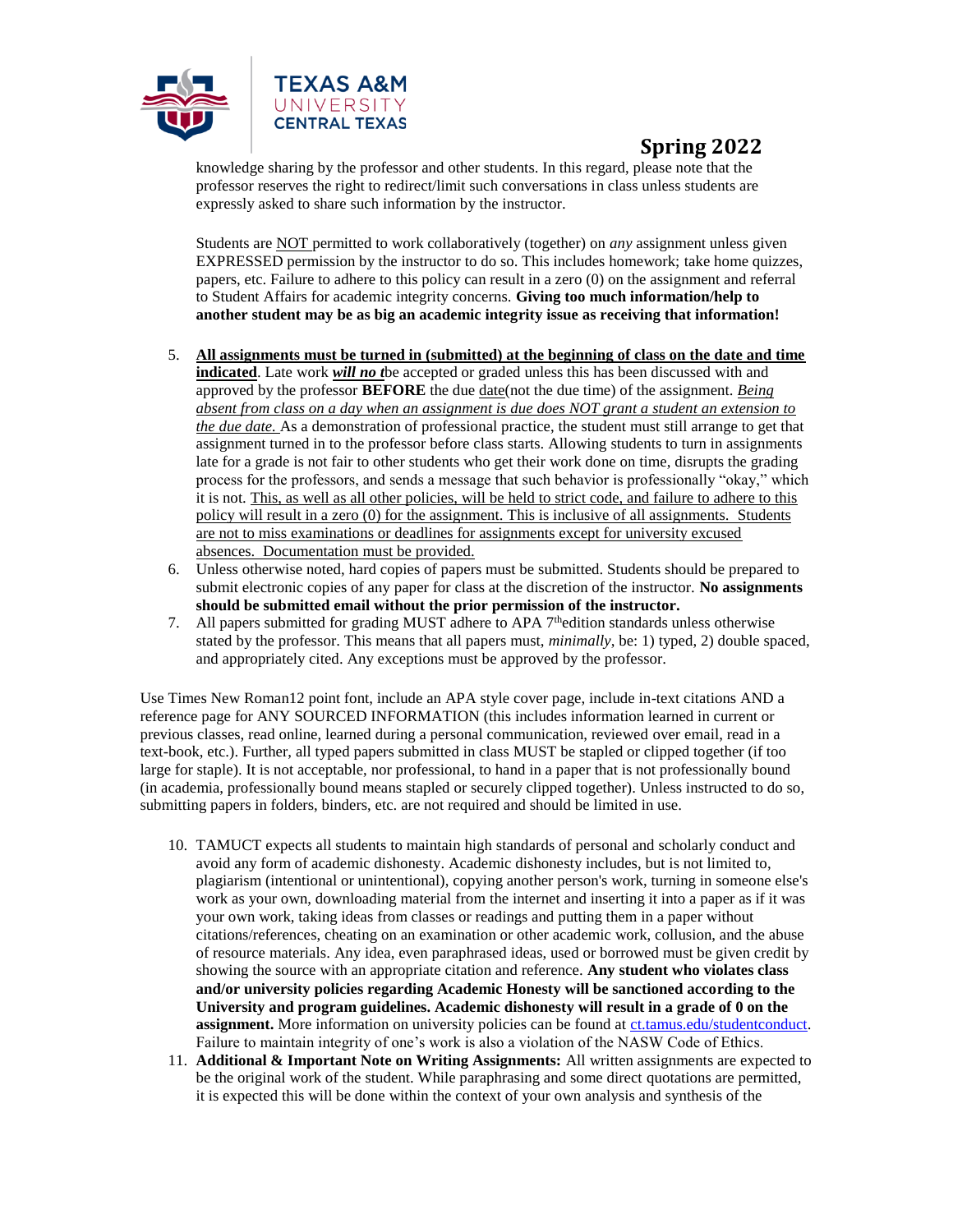

information read. Paraphrasing is a skill of reading information and, using your own thoughts, summarizing the information in a way that supports the topic discussed.

While the paraphrase involves your own thoughts, it originates from a source and that source is cited. Quoting is a matter of taking words, verbatim, from another source and restating them without, or with minimal, manipulation. Quotations are placed in quotation marks (" ") or placed in a block format within the text. Quoting does not involve analysis and synthesizing and, therefore, does not require critical thinking except when used appropriately to support (not substitute) an idea. Because of this, students are discouraged from using significant quotations as this limits your learning experience and makes the document difficult to read.

Students found to excessively quote will be penalized. Students using words, as their own without **appropriately** citing will be penalized– including failing the assignment and up to failing the course. Students found to have plagiarized (using words as your own without giving **proper credit**, whether paraphrasing or directly quoting) will also be referred to the Student Affairs. Therefore, it is **VERY** important that students take academic integrity in writing very seriously. If you are in doubt, it is always best to cite your source and/or speak with your professor for more guidance. The Writing Center, Library, and Owl Purdue are also resources that can help you.

*A copy of this statement is located at the end of this syllabus. You are required to acknowledge receipt and understanding regarding the policy for academic integrity in this course by signing and submitting the acknowledgement statement no later than the second (2nd) week of class. Failure to do so will result in consultation with the professor, program faculty and/or Student Affairs and could limit your successful continuation in this course.*

12. Class discussions, oral presentations, and written materials must adhere to professional standards of expression and conform to the style described by the American Psychological Association (APA, 2009). This includes avoidance of the use of language that degrades women, people of color, gays, lesbians, bisexuals, transgendered, and other diverse and at-risk populations. All students are expected to display the utmost respect for all people, regardless of differences.

#### *Final Note Regarding Class Policies*

*The aforementioned policies are designed to create and foster a positive and rewarding learning environment for all students. Failure to adhere to the aforementioned class policies, as well as university policies, demonstrates a potential inability to conduct oneself professionally in the field of study. These policies are applicable throughout the program and, as such, students who consistently fail to comply with these policies will be considered inappropriate candidates for field placement and/or the degree of Bachelor of Social Work at TAMU-CT, as their behavior is considered inappropriate for a social work practitioner.*

*An assessment of student behavior as it relates to class policies, and overall decorum required throughout the TAMU-CT social work program and the University, is provided via the "Rubric for Assessing Professional Behaviors" (see SOWK Student Handbook). Any student in this course found to perform below the standard requirements would be provided with a rubric outlining areas for concern. Failure to obtain scores of 3 or 4 in any of the 15 professional behavior areas listed in the rubric will limit a student's ability to be assigned a field placement and/or can result in removal from a field placement. These behaviors, which align with the National Association of Social Workers (NASWs) core values and ethics, TAMU-CTs Code of Conduct, and the Social Work Program class policies, are considered the expected professional behaviors of social work interns and future generalist social workers and, therefore, are held to the strictest code.*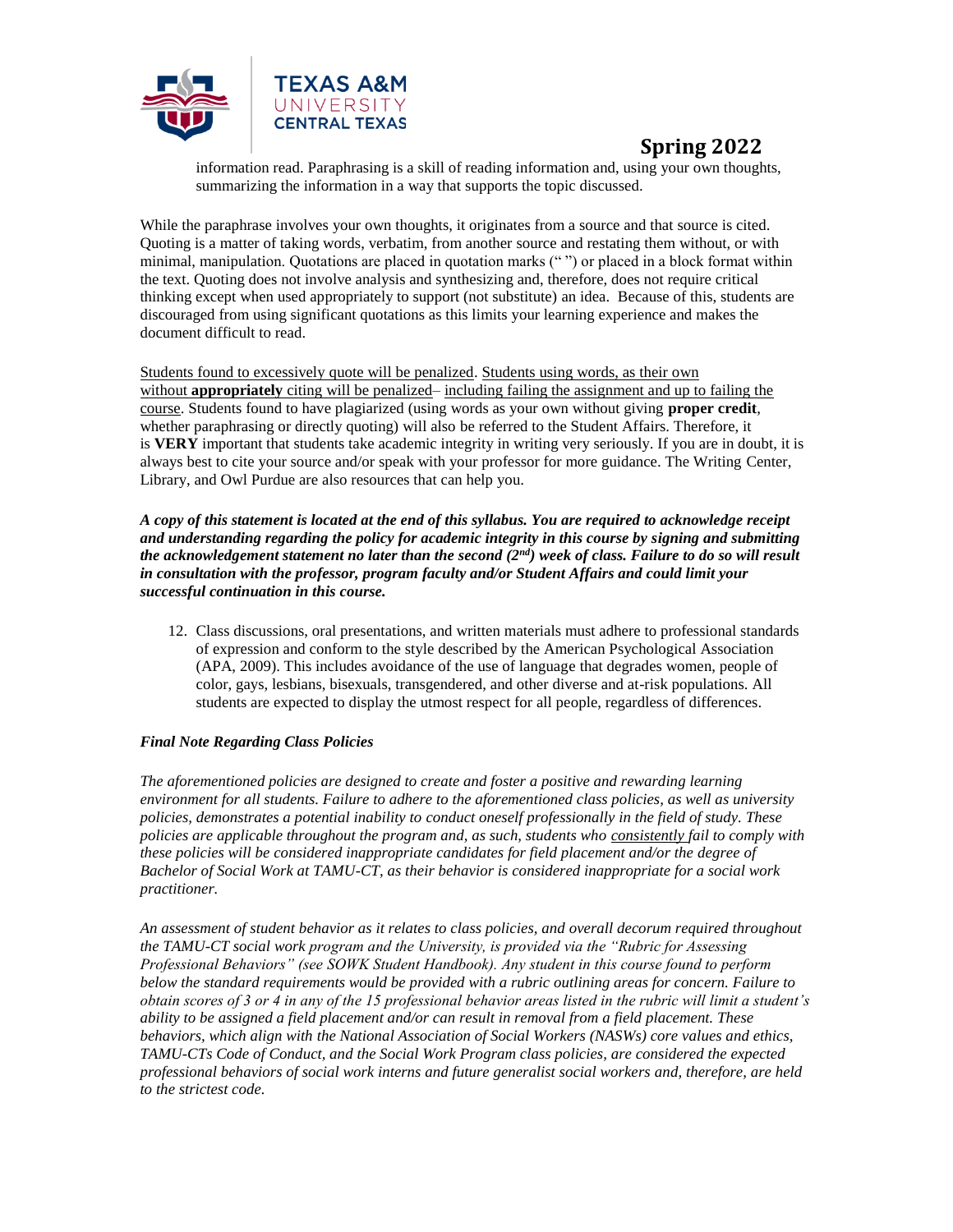

## **Spring 2022 UNIVERSITY RESOURCES, PROCEDURES, AND GUIDELINES**

### **Drop Policy**

If you discover that you need to drop this class, you must complete the [Drop Request](https://dynamicforms.ngwebsolutions.com/casAuthentication.ashx?InstID=eaed95b9-f2be-45f3-a37d-46928168bc10&targetUrl=https%3A%2F%2Fdynamicforms.ngwebsolutions.com%2FSubmit%2FForm%2FStart%2F53b8369e-0502-4f36-be43-f02a4202f612) Dynamic Form through Warrior Web.

[https://dynamicforms.ngwebsolutions.com/casAuthentication.ashx?InstID=eaed95b9-f2be-45f3-a37d-46928168bc10&targetUrl=https%3A%2F%2Fdynamicforms.ngwebsolutions.com%2FSubmit%2FForm%2 FStart%2F53b8369e-0502-4f36-be43-f02a4202f612].

Faculty cannot drop students; this is always the responsibility of the student. The Registrar's Office will provide a deadline on the Academic Calendar for which the form must be completed. Once you submit the completed form to the Registrar's Office, you must go into Warrior Web and confirm that you are no longer enrolled. If you still show as enrolled, FOLLOW-UP with the Registrar's Office immediately. You are to attend class until the procedure is complete to avoid penalty for absence. Should you miss the drop deadline or fail to follow the procedure, you will receive an F in the course, which may affect your financial aid and/or VA educational benefits.

### **Academic Integrity**

Texas A&M University -Central Texas values the integrity of the academic enterprise and strives for the highest standards of academic conduct. A&M-Central Texas expects its students, faculty, and staff to support the adherence to high standards of personal and scholarly conduct to preserve the honor and integrity of the creative community. Academic integrity is defined as a commitment to honesty, trust, fairness, respect, and responsibility. Any deviation by students from this expectation may result in a failing grade for the assignment and potentially a failing grade for the course. Academic misconduct is any act that improperly affects a true and honest evaluation of a student's academic performance and includes, but is not limited to, working with others in an unauthorized manner, cheating on an examination or other academic work, plagiarism and improper citation of sources, using another student's work, collusion, and the abuse of resource materials. All academic misconduct concerns will be referred to the university's Office of Student Conduct. Ignorance of the university's standards and expectations is never an excuse to act with a lack of integrity. When in doubt on collaboration, citation, or any issue, please contact your instructor before taking a course of action.

For more [information regarding the Student Conduct process,](https://www.tamuct.edu/student-affairs/student-conduct.html) [https://www.tamuct.edu/studentaffairs/student-conduct.html].

If you know of potential honor violations by other students, you may [submit a report,](https://cm.maxient.com/reportingform.php?TAMUCentralTexas&layout_id=0) [https://cm.maxient.com/reportingform.php?TAMUCentralTexas&layout\_id=0].

### **Academic Accommodations**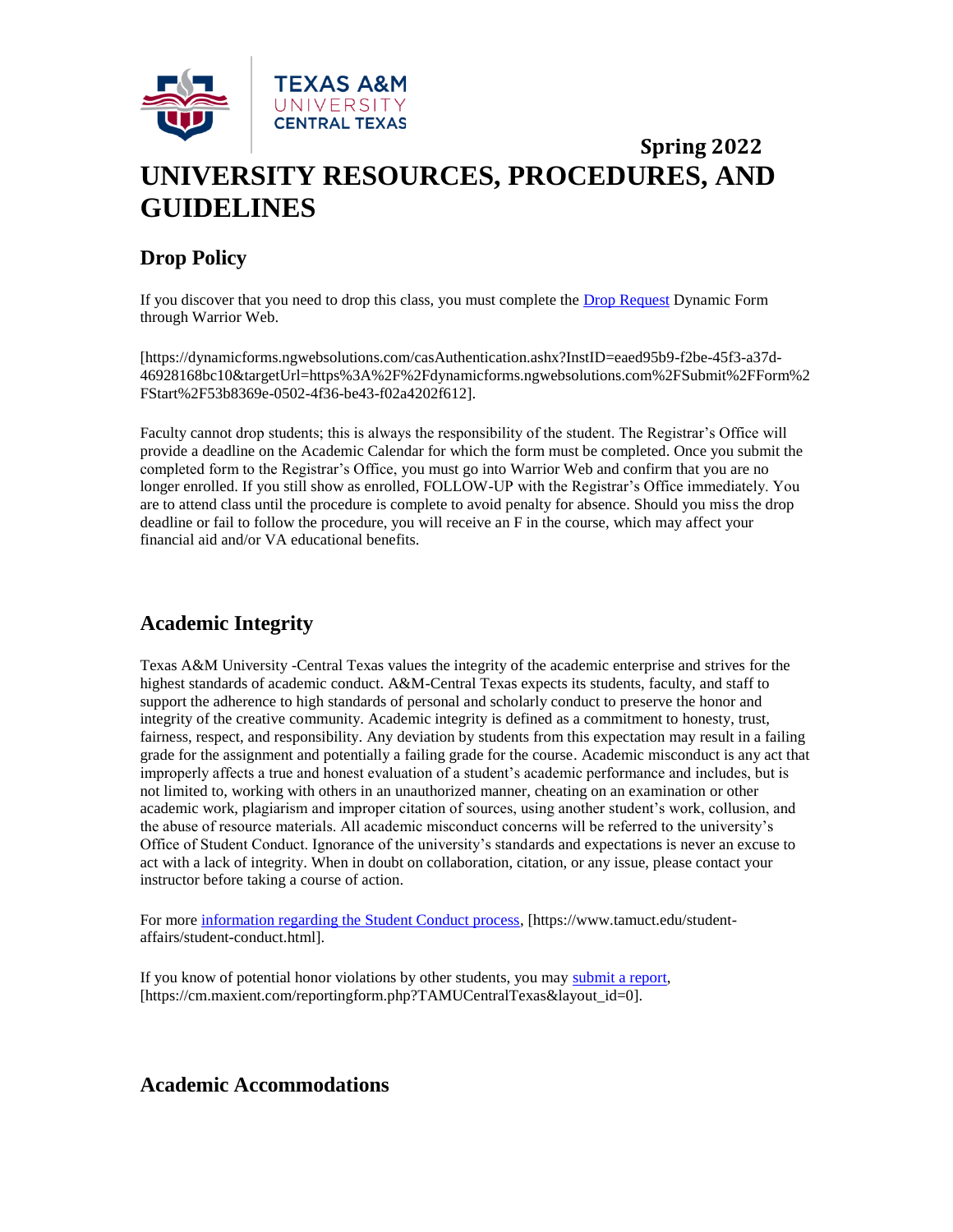

At Texas A&M University-Central Texas, we value an inclusive learning environment where every student has an equal chance to succeed and has the right to a barrierfree education. The Warrior Center for Student Success, Equity and Inclusion is responsible for ensuring that students with a disability receive equal access to the university's programs, services and activities. If you believe you have a disability requiring reasonable accommodations, please contact the Office of Access and Inclusion, WH-212; or call (254) 501-5836. Any information you provide is private and confidential and will be treated as such.

For more information, please visit ou[r Access & Inclusion](https://tamuct.instructure.com/courses/717) Canvas page (log-in required) [https://tamuct.instructure.com/courses/717]

#### **Important information for Pregnant and/or Parenting Students**

Texas A&M University-Central Texas supports students who are pregnant and/or parenting. In accordance with requirements of Title IX and related guidance from US Department of Education's Office of Civil Rights, the Dean of Student Affairs' Office can assist students who are pregnant and/or parenting in seeking accommodations related to pregnancy and/or parenting. Students should seek out assistance as early in the pregnancy as possible. For more information, please visit [Student](https://www.tamuct.edu/student-affairs/index.html)  [Affairs\[](https://www.tamuct.edu/student-affairs/index.html)https://www.tamuct.edu/student-affairs/index.html]. Students may also contact the institution's Title IX Coordinator. If you would like to read more about these [requirements and guidelineso](http://www2.ed.gov/about/offices/list/ocr/docs/pregnancy.pdf)nline, please

visit the website [http://www2.ed.gov/about/offices/list/ocr/docs/pregnancy.pdf].

Title IX of the Education Amendments Act of 1972 prohibits discrimination on the basis of sex and gender–including pregnancy, parenting, and all related conditions. A&M-Central Texas is able to provide flexible and individualized reasonable accommodation to pregnant and parenting students. All pregnant and parenting students should contact the Associate Dean in the Division of Student Affairs at (254) 501-5909 to seek out assistance. Students may also contact the University's Title IX Coordinator.

### **TUTORING**

Tutoring is available to all A&M-Central Texas students, both virtually and in-person. Student success coaching is available online upon request.

If you have a question, are interested in becoming a tutor, or in need of success coaching contact the Warrior Center for Student Success, Equity and Inclusion at (254) 501-5836, visit the Warrior Center at 212 Warrior Hall, or by emailing [WarriorCenter@tamuct.edu.](mailto:WarriorCenter@tamuct.edu)

To schedule tutoring sessions and view tutor availability, please visit Tutor [Matching](https://nam04.safelinks.protection.outlook.com/?url=http%3A%2F%2Fwww.tutormatchingservices.com%2FTAMUCT&data=04%7C01%7Clisa.bunkowski%40tamuct.edu%7C886784139069461670c308d9aa01f55e%7C9eed4e3000f744849ff193ad8005acec%7C0%7C0%7C637727747643427346%7CUnknown%7CTWFpbGZsb3d8eyJWIjoiMC4wLjAwMDAiLCJQIjoiV2luMzIiLCJBTiI6Ik1haWwiLCJXVCI6Mn0%3D%7C3000&sdata=D%2F8HN2bUT1lLPfs5qSqKYlwh8a7pZVy7isM2gppluQE%3D&reserved=0) [Services](https://nam04.safelinks.protection.outlook.com/?url=http%3A%2F%2Fwww.tutormatchingservices.com%2FTAMUCT&data=04%7C01%7Clisa.bunkowski%40tamuct.edu%7C886784139069461670c308d9aa01f55e%7C9eed4e3000f744849ff193ad8005acec%7C0%7C0%7C637727747643427346%7CUnknown%7CTWFpbGZsb3d8eyJWIjoiMC4wLjAwMDAiLCJQIjoiV2luMzIiLCJBTiI6Ik1haWwiLCJXVCI6Mn0%3D%7C3000&sdata=D%2F8HN2bUT1lLPfs5qSqKYlwh8a7pZVy7isM2gppluQE%3D&reserved=0) [https://tutormatchingservice.com/TAMUCT] or visit the Tutoring Center in 111 Warrior Hall.

Chat live with a remote tutor 24/7 for almost any subject from on your computer! Tutor.com is an online tutoring platform that enables A&M-Central Texas students to log in and receive online tutoring support at no additional cost. This tool provides tutoring in over 40 subject areas except writing support. Access Tutor.com through Canvas.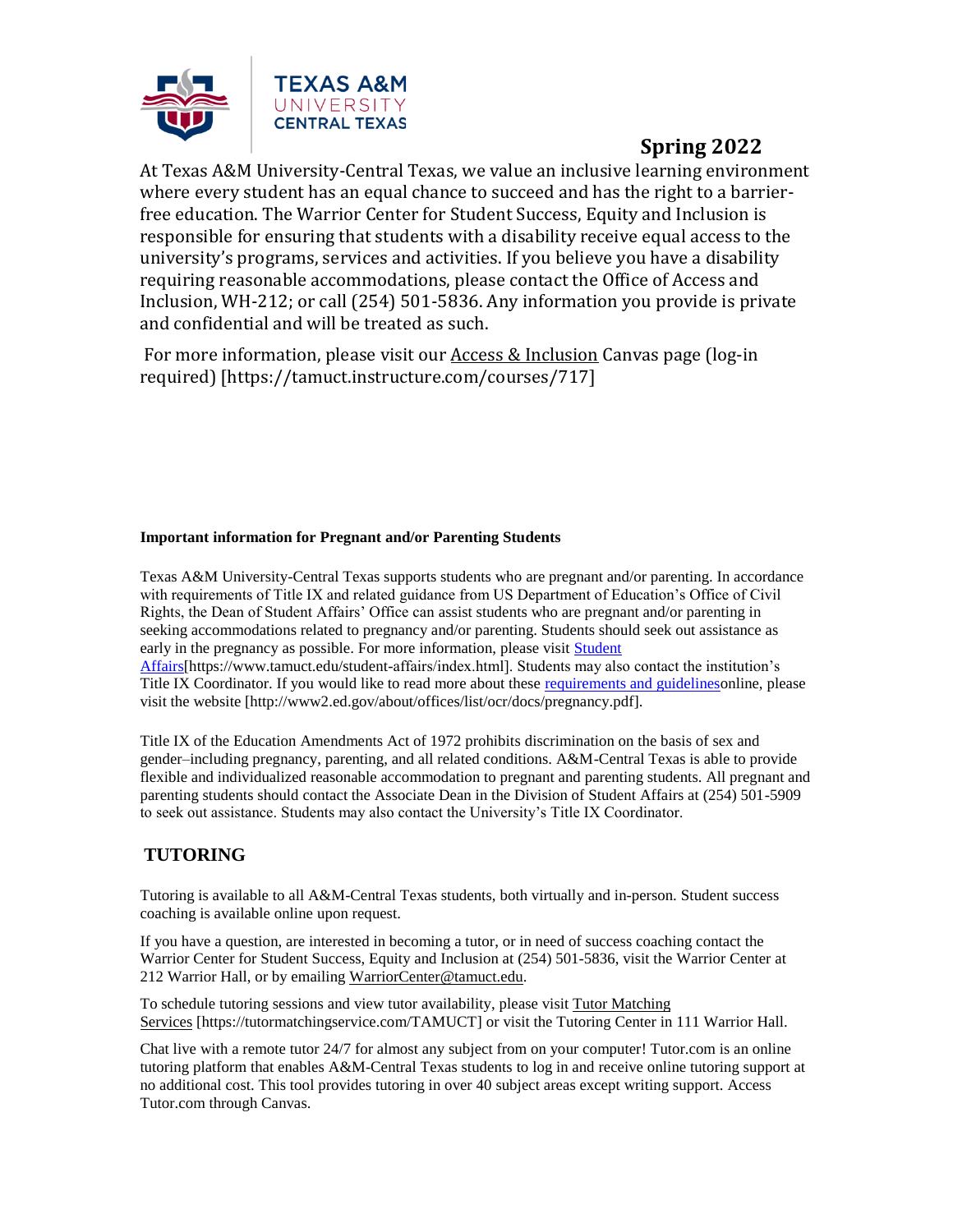

### **University Writing Center**

University Writing Center: Located in Warrior Hall 416, the University Writing Center (UWC) at Texas A&M University–Central Texas (A&M–Central Texas) is a free service open to all A&M–Central Texas students. For the Spring 2022 semester, the hours of operation are from 10:00 a.m.-5:00 p.m. Monday thru Thursday in Warrior Hall 416 (with online tutoring available every hour as well) with satellite hours available online only Monday thru Thursday from 6:00-9:00 p.m. and Saturday 12:00-3:00 p.m.

Tutors are prepared to help writers of all levels and abilities at any stage of the writing process. While tutors will not write, edit, or grade papers, they will assist students in developing more effective composing practices. By providing a practice audience for students' ideas and writing, our tutors highlight the ways in which they read and interpret students' texts, offering guidance and support throughout the various stages of the writing process. In addition, students may work independently in the UWC by checking out a laptop that runs the Microsoft Office suite and connects to WIFI, or by consulting our resources on writing, including all of the relevant style guides. Whether you need help brainstorming ideas, organizing an essay, proofreading, understanding proper citation practices, or just want a quiet place to work, the UWC is here to help!

Students may arrange a one-to-one session with a trained and experienced writing tutor by making an appointment vi[a WCOnline](https://tamuct.mywconline.com/) [https://tamuct.mywconline.com/]. In addition, you can email Dr. Bruce Bowles Jr. at bruce.bowles@tamuct.edu if you have any questions about the UWC, need any assistance with scheduling, or would like to schedule a recurring appointment with your favorite tutor by making an appointment via [WCOnline](https://tamuct.mywconline.com/) [https://tamuct.mywconline.com/]. In addition, you can email Dr. Bruce Bowles Jr. at bruce.bowles@tamuct.edu if you have any questions about the UWC, need any assistance with scheduling, or would like to schedule a recurring appointment with your favorite tutor.

### **University Library**

The University Library provides many services in support of research across campus and at a distance. We offer over 200 electronic databases containing approximately 250,000 eBooks and 82,000 journals, in addition to the 85,000 items in our print collection, which can be mailed to students who live more than 50 miles from campus. Research guides for each subject taught at A&M-Central Texas are available through our website to help students navigate these resources. On campus, the library offers technology including cameras, laptops, microphones, webcams, and digital sound recorders.

Research assistance from a librarian is also available 24 hours a day through our online chat service, and at the reference desk when the library is open. Research sessions can be scheduled for more comprehensive assistance, and may take place on Skype or in-person at the library. Assistance may cover many topics,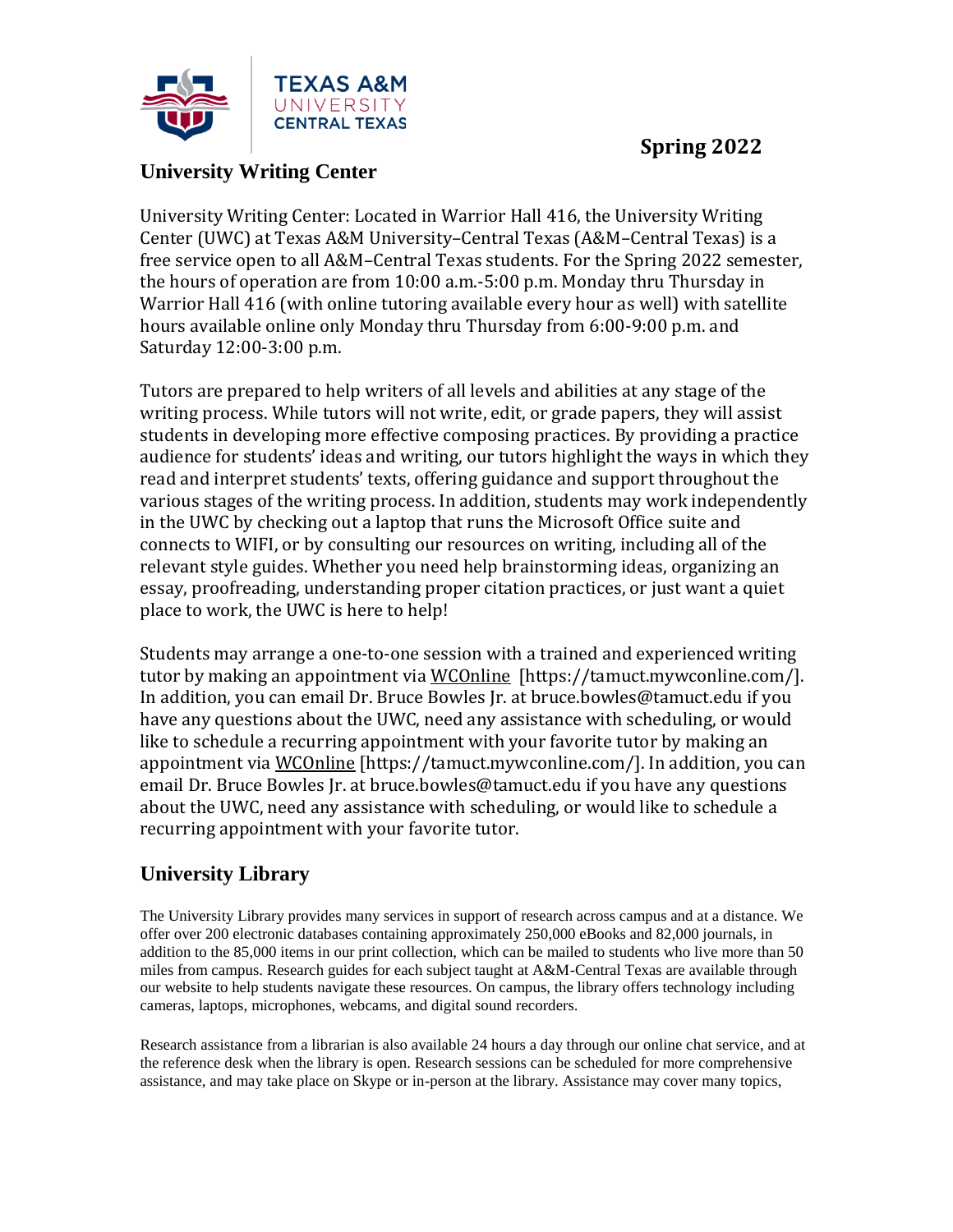

including how to find articles in peer-reviewed journals, how to cite resources, and how to piece together research for written assignments.

Our 27,000-square-foot facility on the A&M-Central Texas main campus includes student lounges, private study rooms, group work spaces, computer labs, family areas suitable for all ages, and many other features. Services such as interlibrary loan, TexShare, binding, and laminating are available. The library frequently offers workshops, tours, readings, and other events. For more information, please visit our Library website [http://tamuct.libguides.com/index].

**For Spring 2021, all reference service will be conducted virtually. Please go to our Library website [http://tamuct.libguides.com/index] to access our virtual reference help and our current hours.**

### **A Note about Sexual Violence at A&M-Central Texas**

Sexual violence is a serious safety, social justice, and public health issue. The university offers support for anyone struggling with these issues. University faculty are mandated reporters, so if someone discloses that they were sexually assaulted (or a victim of Domestic/Dating Violence or Stalking) while a student at TAMUCT, faculty members are required to inform the Title IX Office. If you want to discuss any of these issues confidentially, you can do so through Student Counseling (254-501-5955) located on the second floor of Warrior Hall (207L).

Sexual violence can occur on our campus because predators often feel emboldened, and victims often feel silenced or shamed. It is incumbent on ALL of us to find ways to actively create environments that tell predators we don't agree with their behaviors and tell survivors we will support them. Your actions matter. Don't be a bystander; be an agent of change. For additional information on campus policy and resources visit the [Title IX webpage\[](https://www.tamuct.edu/compliance/titleix.html)https://www.tamuct.edu/compliance/titleix.html].

#### **Behavioral Intervention**

Texas A&M University-Central Texas cares about the safety, health, and well-being of its students, faculty, staff, and community. If you are aware of individuals for whom you have a concern, please make a referral to the Behavioral Intervention Team. Referring your concern shows you care. You can complete the [referral](https://cm.maxient.com/reportingform.php?TAMUCentralTexas&layout_id=2) online [https://cm.maxient.com/reportingform.php?TAMUCentralTexas&layout\_id=2].

Anonymous referrals are accepted. Please see the [Behavioral Intervention Team](https://www.tamuct.edu/student-affairs/bat.html) website for more information [https://www.tamuct.edu/student-affairs/bat.html]. If a person's behavior poses an imminent threat to you or another, contact 911 or A&M-Central Texas University Police at 254-501-5800.

### **Bibliography and Additional Resources:**

American Psychological Association. (2009). *Publication manual of the American Psychological*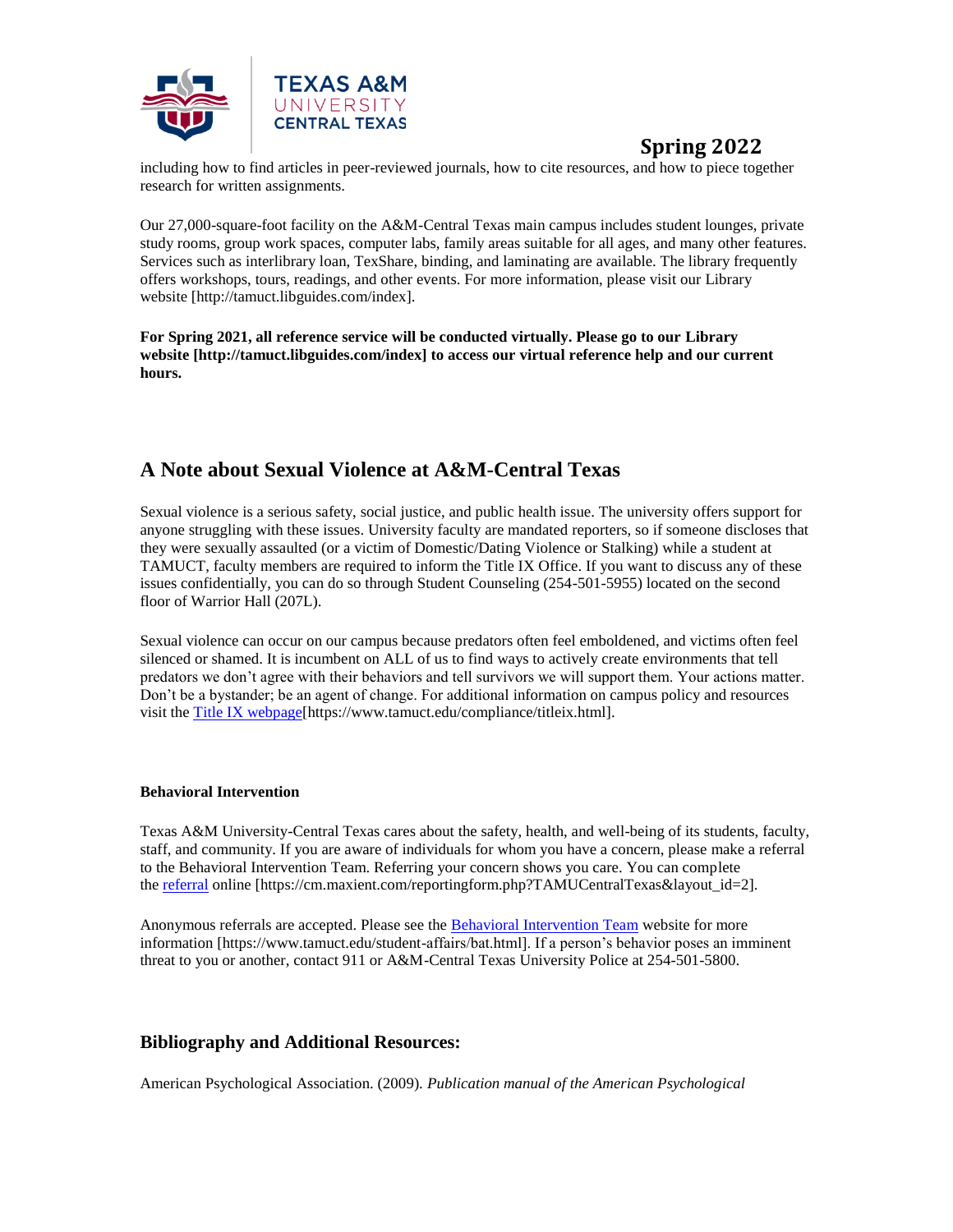

*Association, (6<sup>h</sup>or 7thed.).* Washington D.C.: Author.

Daley, M. R. & Doughty, M. O. (2006). Unethical social work: Comparing licensing and NASW perspectives. *Arete (30), 2,* 35-50.

Daley, M.R. & Pittman-Munke, P. (2016). Over the Hill to the Poor Farm: Rural History Almost Forgotten. *Contemporary Rural Social Work*, 8 (2), pp. 1-17*.* (9) 1, pp. 1-12.Retrieved from <http://digitalcommons.murraystate.edu/crsw/vol8/iss2/2/>

National Association of Social Workers (2018). Link on Canvas

*TAMUCT Bachelor of Social Work Program*

#### *ACKNOWLEDGEMENT AND AGREEMENT FOR ACADEMIC INTEGRITY & ASSIGNMENT SUBMISSION IN*

*SOWK 4320 Research I*

All written assignments are expected to be the original work of the student. While paraphrasing and some direct quotations are permitted, it is expected this will be done within the context of your own analysis and synthesis of the information read. Paraphrasing is a skill of reading information and, using your own thoughts, summarizing the information in a way that supports the topic discussed. While the paraphrase involves your own thoughts, it originates from a source and that source is cited. Quoting is a matter of taking words, verbatim, from another source and restating them without, or with minimal, manipulation. Quotations are placed in quotation marks ("") or placed in a block format within the text. Quoting does not involve analysis and synthesizing and, therefore, does not require critical thinking except when used appropriately to support (not substitute) an idea. Because of this, students are discouraged from using significant quotations as this limits your learning experience. Students found to excessively quote will be penalized. Students using words as their own without **appropriately** citing will be penalized– including failing the assigned project and up to failing the course. Students found to have plagiarized (using words as your own without giving **proper credit**, whether paraphrasing or directly quoting) will also be referred to the Student Affairs. Therefore, it is **VERY** important that students take academic integrity in writing very seriously. If you are in doubt, it is always best to cite your source and/or speak with your professor for more guidance. The Writing Center and Purdue OWL are also resources that can help you.

With regard to submitting assignments online, all **assignments must be turned in (received by the instructor) by the due date and time indicated to receive credit**. Late work *will not* be accepted or graded unless this has been discussed with and approved by the professor **BEFORE** the due date(not the due time) of the assignment. Allowing students to turn in assignments late for a grade is not fair to other students who get their work done on time, disrupts the grading process for the professor, and sends a message that such behavior is professionally "okay," which it is not. *This, as well as all other policies related to assignment submission outlined in this syllabus will be held to strict code, and failure to adhere to this policy will result in a zero (0) for the assignment. This is inclusive of all assignments.*